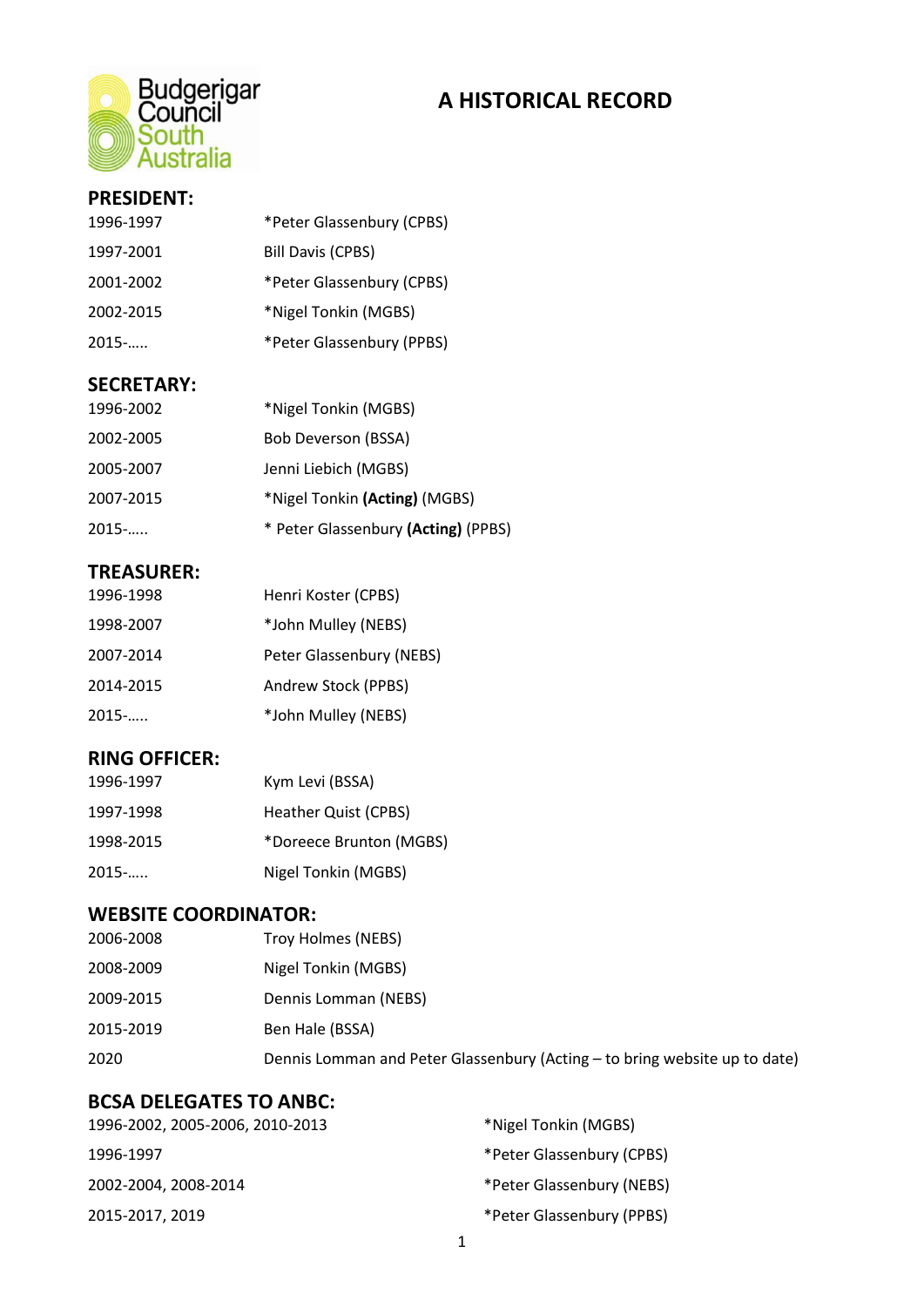| 1998-1999                                                  | Bill Davis (CPBS)       |
|------------------------------------------------------------|-------------------------|
| 2000-2001, 2003-2008                                       | John Mulley (NEBS)      |
| 2007                                                       | Lloyd Edwards (NEBS)    |
| 2014                                                       | Dennis Lomman (NEBS)    |
| 2017                                                       | Polly Heel (PPBS)       |
| 2018                                                       | Shiralee Reardon (NEBS) |
| 2018                                                       | Sue Adams (BSSA)        |
| 2019                                                       | Michael Smith (PPBS)    |
| <b>SHOW MANAGER STATE SELECTION SHOW AND LOGAN SHIELD:</b> |                         |
| 1996-2007                                                  | *Bruce Stafford (NEBS)  |

| 2008-2014 | *Doug Lange (PPBS) |
|-----------|--------------------|
| 2015-2019 | *Doug Lange (NEBS) |

### **JUDGES COORDINATOR FOR SA JUDGES:**

| 1996-1998 | Trevor Weckert (BSSA)     |
|-----------|---------------------------|
| 1999-2001 | Nigel Tonkin (MGBS)       |
| 2002-2014 | *Peter Glassenbury (NEBS) |
| 2015-2020 | *Peter Glassenbury (PPBS) |

### **STAGING STATE SELECTION SHOW AND LOGAN SHIELD:**

| 1996-2007 | *Bruce Stafford (NEBS) |
|-----------|------------------------|
| 2008-2019 | *Graeme Alchin (NEBS)  |

## **ELECTRONICS AT STATE SELECTION SHOW AND LOGAN SHIELD:**

| 1996-2019 |  |
|-----------|--|
|-----------|--|

\*\*\*Graham Bell (NEBS)

## **SHOW COORDINATOR SA HOSTED NATIONALS:**

2000, 2007, 2014 **Nigel Tonkin (MGBS)** 

# **SHOW MANAGER AT SA HOSTED NATIONALS:**

2000, 2007 Bruce Stafford (NEBS) 2014 Doug Lange (NEBS)

### **REGISTRATION COORDINATOR AT SA HOSTED NATIONALS:**

| 2000, 2007 | John Mulley (NEBS)       |
|------------|--------------------------|
| 2014       | Peter Glassenbury (NEBS) |

### **BIRD CARERS AT THE NATIONAL SHOW:**

| 1996, 1999, 2001-2002                             | Peter Glassenbury (CPBS) |
|---------------------------------------------------|--------------------------|
| 1997-1999                                         | Nigel Tonkin (MGBS)      |
| 1999-2001                                         | Rob McKie (NEBS)         |
| 2000, 2014                                        | Larry Jeffries (PPBS)    |
| 2000, 2007, 2014                                  | Malcolm Loveridge (PPBS) |
| 2001, 2003-2006, 2008-2011, 2013, 2015, 2017-2019 | *John Mulley (NEBS)      |